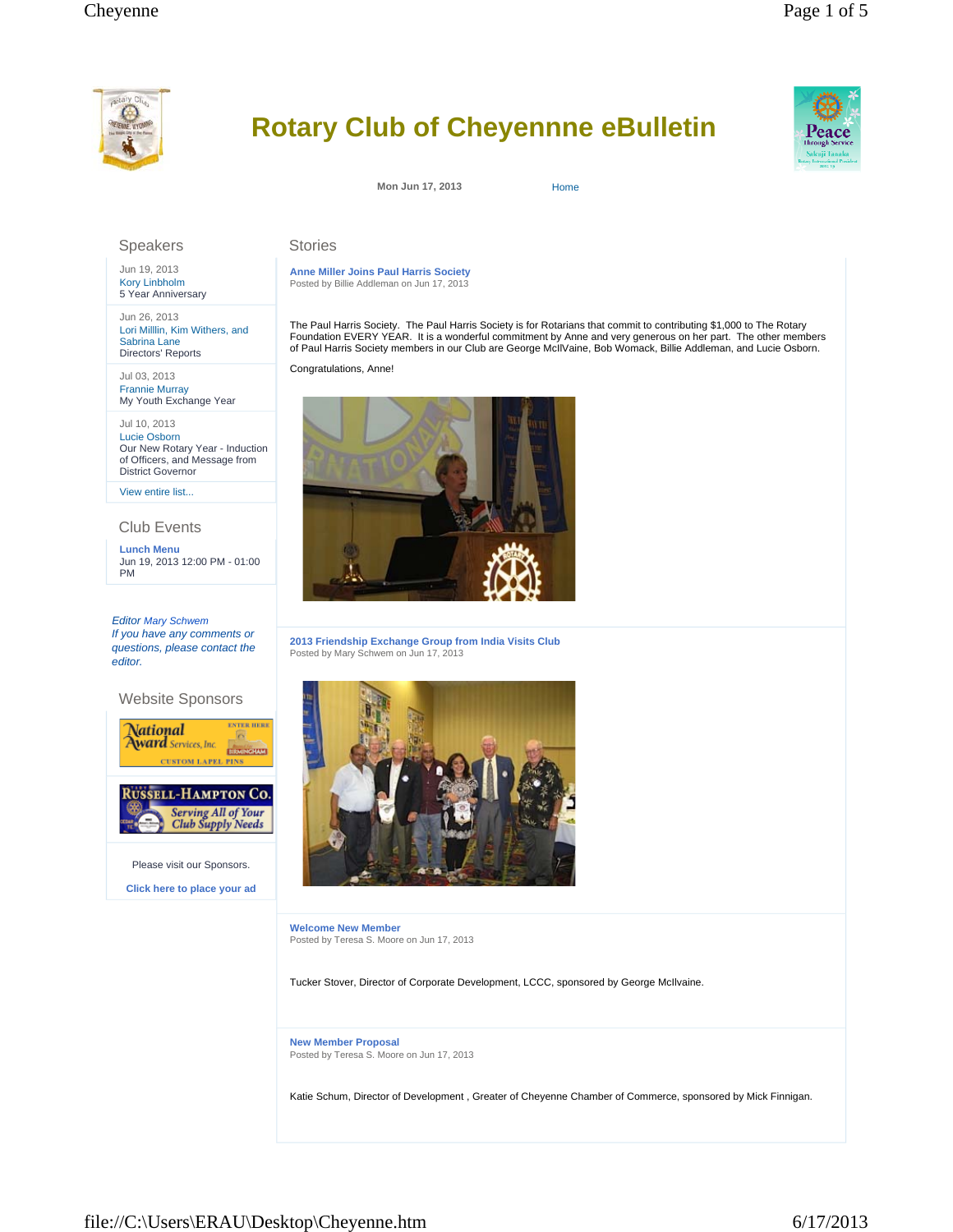**Volunteer Affidavits Now Due** Posted by Mary Schwem on Jun 10, 2013

It is time to complete the Volunteer Affidavits for 2013-14 Rotary Year. It is a District Requirement if you work with youth or deliver for Meals on Wheels. Please try and accomplish this by the last meeting in June. The Club pays the fee now. The cost will go up on 1 July.

**Chipping for a Cause** Posted by Mary Schwem on May 20, 2013

The Sunrise Rotary Club is excited to get our annual tournament plans underway!

This year we have selected to financially support the Foster Grandparents Program, Foster Kid Christmas Party, Rotary Foundation and the Sunrise Rotary Scholarship Program at Laramie County Community College. All of these organizations/programs help provide change in our community. The Foster Grandparents Program allows seniors in our community to reach out to children and youth by helping in classrooms, after school programs and safe houses. The<br>Foster Kids Christmas Party provides hope to foster children by providing them with a full holiday meal, a v male and female student at the local college, we are helping defray the cost of their education and financially assisting their pursuit of an education and dream.

The Sunrise Rotary Club asks for your support of the tournament. Enjoy some sun, play some golf and give back to Cheyenne by joining us on June 28<sup>th</sup>, 2013. Lunch will also be provided before the tournament begins.

Register early to secure your spot in the tournament, simply fill out the registration form and return it along with payment to the Rotary Foundation at 2916 Thomas Road, Cheyenne, WY 82009.

If you have any questions regarding golfing in the tournament or sponsorship opportunities, please contact Brenda Laird, Blaird@lccc.wy.edu.

#### **Changing your On-Line Directory Information** Posted by Mary Schwem on May 13, 2013

Go to cheyennerotary.org. And hit the login button on the right hand side of the website.

Once you have logged in, you screen should look like the one highlighted below.

Go down to the Directory Link and go to your name under the appropriate first letter of your last name. Click on your name and then the edit button. When you made your corrections click on

Save button.

If you wish to add your picture use the link after the directory link and download your picture following the directions provided.

Please contact Mary Schwem,, Mary.Schwem@erau.edu If you are having problems logging in.

**I Want Electronic Notices** Posted by Kim Withers

Hello Rotarians,

Over 40 Rotarians have already signed up for Electronic Dues Notice for this quarter's bill. If you would like to receive the dues notice electronically and you didn't sign up for electronic statement notices, and would like to receive them from the next quarter on, you can call Kim and leave a message at 633-6414 or email her, president@meridiantrustfcu..org, with a subject line "I want electronic notices."

Note: Electronic notices will be sent to email address on file with Club Runner.

Kim Withers Rotary Club of Cheyenne

Sign up now for June 19, 2014 "Home Hospitalityâ€ Posted by Dana B. Metzke on Mar 11, 2013

Be a big part of hosting out-of-town Rotarians during the 2014 Rotary Conference to be held in Cheyenne.

Home Hospitality is a fun way to meet Rotarians from around the district by personally hosting them to dinner in your home.

Under the Home Hospitality program, Rotarians from the Cheyenne noon and Sunrise Clubs volunteer to host four to six visiting Rotarians to dinner the first evening of the Conference. In your beautiful home, you are free to create the menu and atmosphere; be it a patio barbecue, indoors under the chandelier or a catered affair.

Should you believe your personal culinary skills to be unsavory, fret not; you may host fellow Rotarians to one of Cheyenne's local eateries.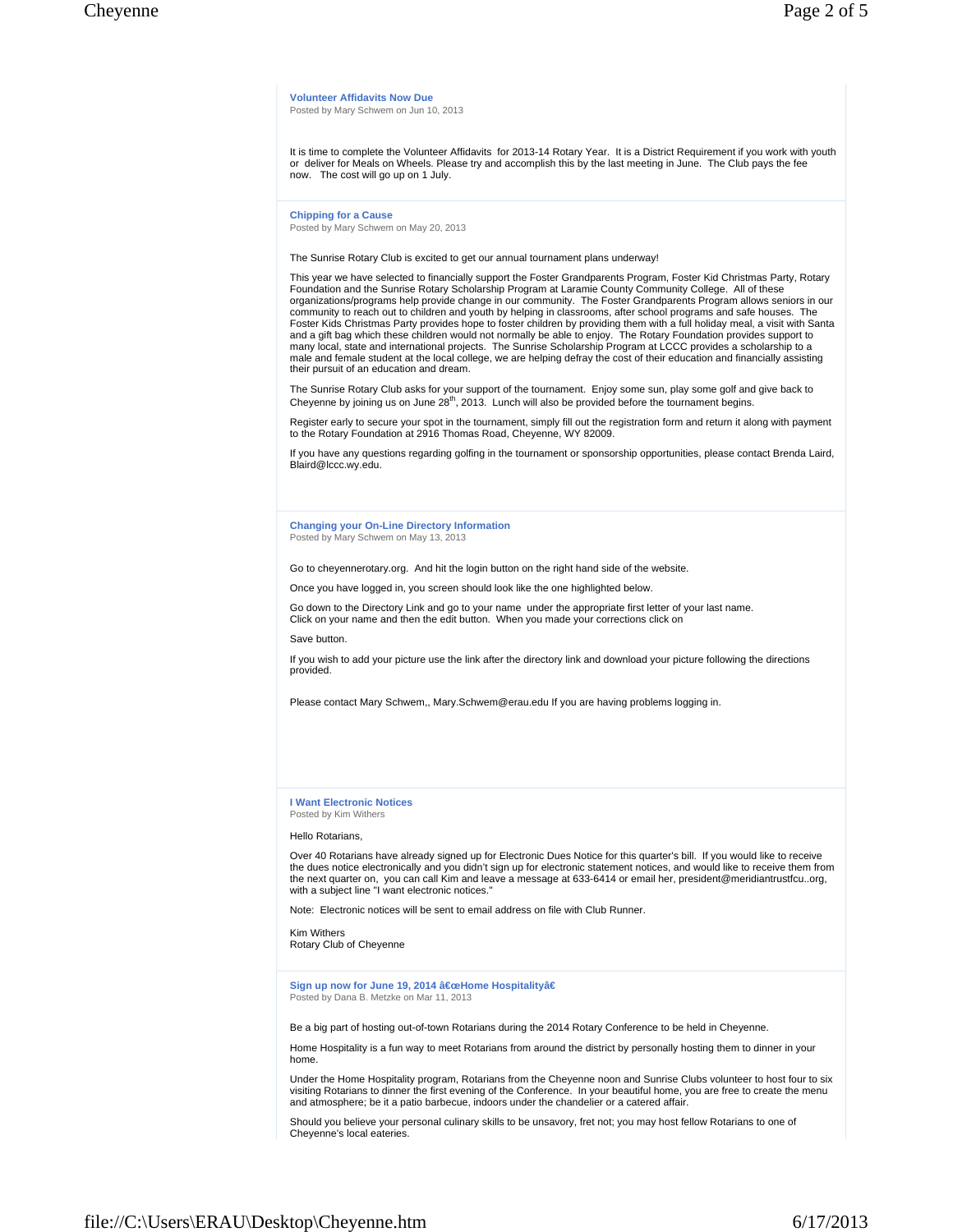By evening's end you will have learned insights into other Clubs' doings, received a lot of compliments and to top it off, gained new friendships.

Yet another plus: By signing up now for Home Hospitality, you have more than a year to plan. Contact Da na Metzke, 634-8045 or chipgato@aol.com.

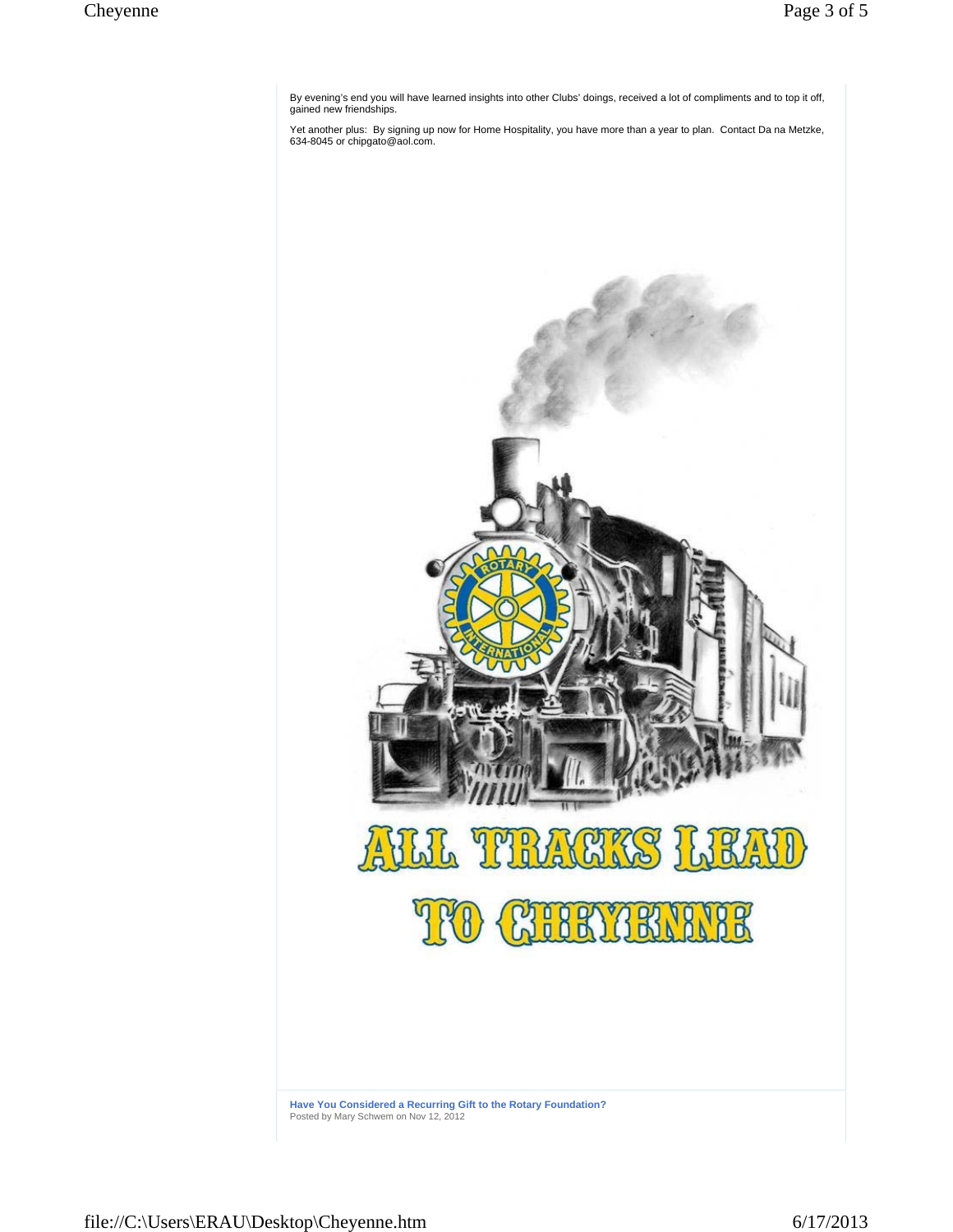One of the ways we can give to the Rotary Foundation is through recurring giving. Registration is easy. You choose the amount and it can be automatically charged to your credit card monthly or quarterly however you prefer. Follow the instructions through the link: http://www.rotary.org/contribute. You'll be glad you did.

**Please Report Make-Up Meetings on the Back of the Attendance Card** Posted by Teresa S. Moore on Aug 06, 2012

If you attend another Club's meeting, a committee meeting or participate in any club sponsored activity, please be sure<br>to note it on the back of the attendance card. You just need the activity, your name and the date. By

#### **2012-13 Club Directors and Committee Chairs** Posted by Mary Schwem on Jan 23, 2013

| Club Service/Meetings - Sabrina Lane                          | <b>Club Service/Public Relations - Kim Withers</b>              |
|---------------------------------------------------------------|-----------------------------------------------------------------|
| <b>Programs - Brittany Ashby</b>                              | <b>National Honor Society Insert - Darcee Snider</b>            |
| <b>Inspiration - Janet Lewis</b>                              | Media/Photographer - Katharine Kunz-Wilkinson                   |
| <b>Music-</b> Sylvia Hackl                                    | Website - Mary Schwem                                           |
| Valentine's Day Lunch - Donna Beaman                          | COG - Mary Schwem                                               |
| Historian - Dave Foreman                                      | <b>Club Directory - Tim Ellis, Mick Finnegan, Ed Wallace</b>    |
| <b>Banners - Jeannie Martinez</b>                             | We Care - Mary Carroll                                          |
| <b>By-Laws - Scott Meier</b>                                  | <b>Facebook - Brittany Ashby</b>                                |
|                                                               | Radio & Print PSA's - David Bush                                |
|                                                               | <b>Television PSA's - Lee Wagner</b>                            |
|                                                               |                                                                 |
| <b>Club Service/Activities - Randy Ford</b>                   | <b>New Generations/RYLA - Chris Church</b>                      |
| <b>Cranium Cup - Lee Wagner</b>                               | Highway Cleanup - Wayne Johnson                                 |
| <b>New Projects - Bob Womack</b>                              | RYLA - Lori Schoene                                             |
| <b>Polio Plus - Mick Finnegan</b>                             | Young RYLA - Kelly Wright                                       |
| Rotarian Spotlight - Harry LaBonde                            | LCCC Rotaract - Jerri Griego                                    |
| Peaches - Derek Baker                                         | <b>Community Rotaract - George McIlvaine / Darcee</b><br>Snider |
|                                                               | <b>Interact - Lori Milllin - Central</b>                        |
|                                                               | Sylvia Hackl - East                                             |
|                                                               | Chad Craig - South                                              |
| Memebership/Vocational Service - Lori Millin                  | <b>Community Service - Derek Baker</b>                          |
| Rotary 101 Orientation - Bill Gentle (Chair), Lucie<br>Osborn | <b>St. Patrick's Day Lunch -</b> Chris McRady                   |
| <b>New Member - James Bowers</b>                              | Rural Appreciation - Phil Rosenlund                             |
| <b>Career Day</b> - Katharine Wilkinson                       | Discretionary Giving - Dave Cook                                |
| Rotary Party - Lori Millin                                    | VA Santa Visit - Billie Addleman                                |
| Teacher of the Month - Jamie Markus                           | <b>Meals on Wheels</b> - Rod Hartshorn                          |
|                                                               |                                                                 |
| <b>International Service - Ann Nelson</b>                     | <b>Community Service/Education - Don Day</b>                    |
| <b>World Community Service -</b> Brent Lathrop                | <b>Student of the Month –</b> Robyn Sims                        |
| <b>Rotary International Foundation - Roger Schreiner</b>      | National Honor Society - Donna Beaman                           |
| World Peace Fellow/Amb. Scholarship - Lucie Osborn            | <b>Read to Me - Jamie Markus</b>                                |
| <b>Picnic - Chris McRady</b>                                  | Dictionaries - Brittany Ashby                                   |
| New Generations/Youth - Anne Miller                           | <b>Nominating Committee</b>                                     |
|                                                               | Co-Chairs: Jim Applegate, Fred Baggs                            |